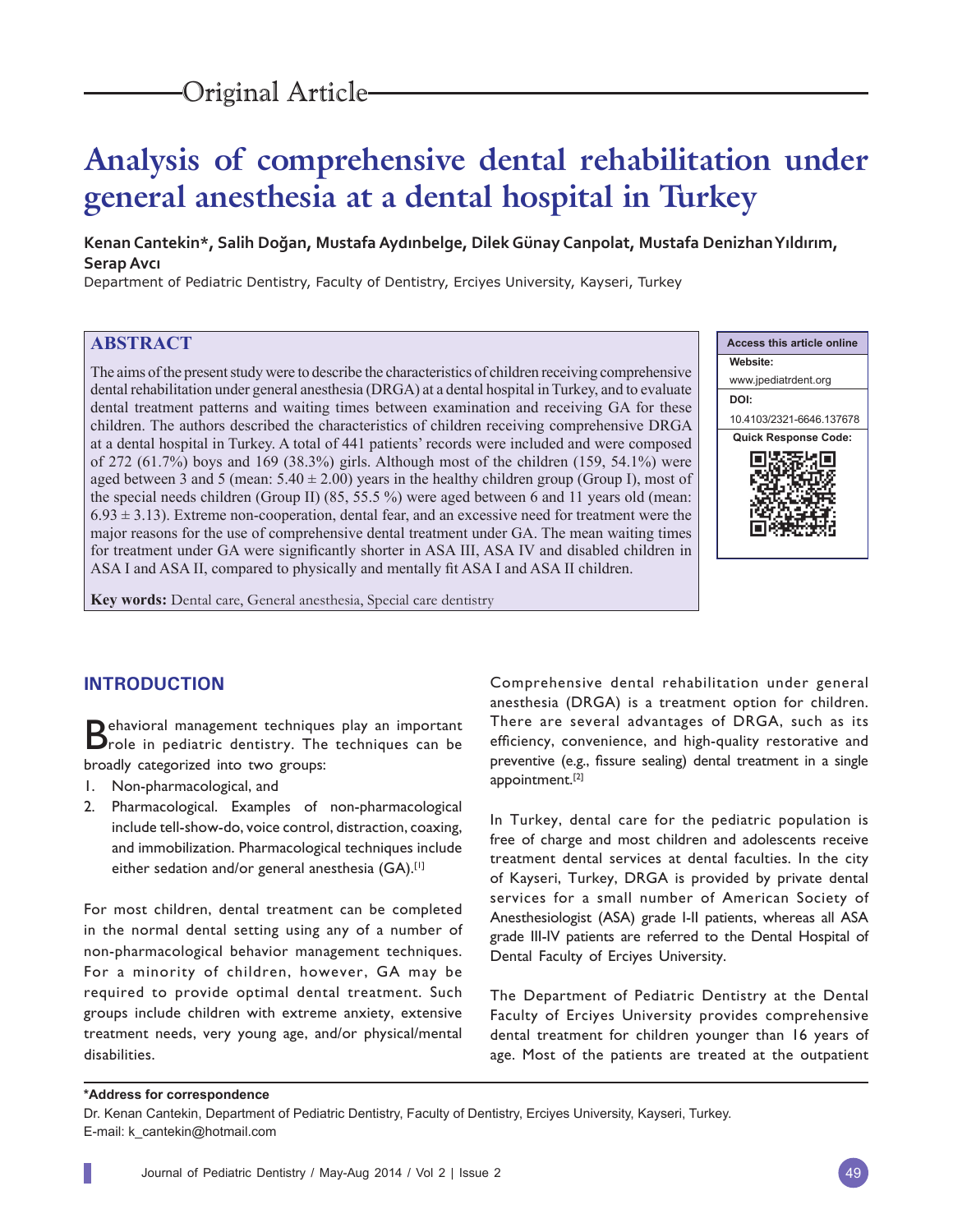clinic in a non-pharmacologic behavioral management method. In addition, conscious sedation is widely used when treating patients who have difficulties with dental care. Therefore, only those patients whose treatment would otherwise be very difficult are referred for outpatient DRGA. However, a certain percentage of very young individuals, or those suffering extreme anxiety, medical impairment, and mental or physical disabilities, can only be treated at inpatient clinics under GA.

Limited data were available to demonstrate if the treatment needs of these children differ from anxious children and medically/physically or mentally impaired children. In a previous study, Camilleri *et al*. [3] concluded that the underlying medical disorder in chronically sick children significantly influences the level of dental caries and pattern of dental treatment when this is provided under GA.

We hypothesized that children with chronic medical problem or/and mental/physical disability extensive dental treatment needs that require specific services such as the use of advanced behavior management techniques. Therefore, the aims of the present study were to describe the characteristics of children receiving comprehensive DRGA at a dental hospital in Turkey and to evaluate dental treatment patterns and waiting times between examination and receiving GA for these children.

# **MATERIALS AND METHODS**

#### **Subjects**

The participants were a consecutive clinical convenience sample of the parents/caregivers of children undergoing DRGA at Gülşah and Mert Tatar's Mouth, Teeth and Jaw Surgery Hospital of Erciyes University, Turkey, at any time during an 8-month period from September 2012 to April 2013. The Ethics Review Board of the Medical Faculty of Erciyes University gave ethical approval for the study.

All patients received a dental and anesthetic assessment in the preoperative period. The dental assessment included a dental and medical history, clinical examination, oral radiographs and appropriate hematological tests. A provisional treatment plan for each patient was formulated and advice on prevention was given to the parents. A consultant anesthesiologist made an assessment of the patient's suitability for GA and commented on any precautions to be taken. On the day of the operation, the treatment plan was finalized and consent was obtained. Most dental treatments were carried out under GA with nasotracheal intubation. Some of patients with limited mouth opening capability or other conditions received orotracheal intubation. All dental treatments were performed by one of three senior pediatric staff dentists.

Premedication with midazolam was permitted for each patient. All subjects received a standardized anesthetic after preoperative acetaminophen (20 mg/kg) and induction with 8% sevoflurane and nitrous oxide: oxygen at a concentration of 50:50, followed by propofol (1-3 mg/kg) to facilitate tracheal intubation.

#### **Data collection**

The data from their personal profiles were retrospectively reviewed, including general history, medical history, dental history, reasons for GA and dental treatment modalities. Treatment under GA was considered necessary if the child needed extensive dental treatment because of severe caries, and showed extreme dental fear and/or behavioral management problems or mental/physical handicap. The children were divided into two groups. Patients included in Group I had neither medical nor physically disability, but suffered from anxiety and dental phobia. Group II was comprised of patients who had a chronic medical problem or/and mental/physical disability. The behavior of all the children was analyzed on the basis of the Frankl scale. Only children with a score of 1 were accepted for DRGA.

#### **Statistical analyses**

The independent *t*-test was used to compare intergroup differences and the  $\chi^2$  or Fisher's exact tests were used for categorical variables in demographic and clinical variables. Waiting times were statistically compared using the one-way analysis of variance (ANOVA) and Tukey HSD *post hoc* test. All statistical analyses were performed using the Statistical Package for the Social Sciences (SPSS), version 15.0 (SPSS Inc., Chicago, IL, USA) for Windows.

# **RESULTS**

#### **Patients' characteristics**

A total of 441 patients' records were included and were composed of 272 (61.7%) boys and 169 (38.3%) girls. The mean age at the time of DRGA was 5.91 years  $(SD = 2.53)$ , with a range between 2 and 15 years. Although most of the children (159, 54.1%) were aged between 3 and 5 (mean:  $5.40 \pm 2.00$ ) years in the healthy children group (Group I), most of the special needs children with a medical/physical and/or mental impairment (Group II) (85, 55.5 %) were aged between 6 and 11 years old (mean: 6.93  $\pm$  3.13). Group I children were significantly younger than those of Group II (*P <* 0.001). Only 24 (5.4%) of 441 children were younger than 3 years and only 16 (3.6%) of the children were older than 12 years of age [Table 1].

# **Distribution of medical conditions**

Of the 441 cases, 303 (68.7%), 119 (26.9%), 17 (3.8%) and 2 (0.4%) patients belonged to ASA I, II, III, and IV, respectively. Detailed patient characteristics are given in Tables 2 and 3.

I.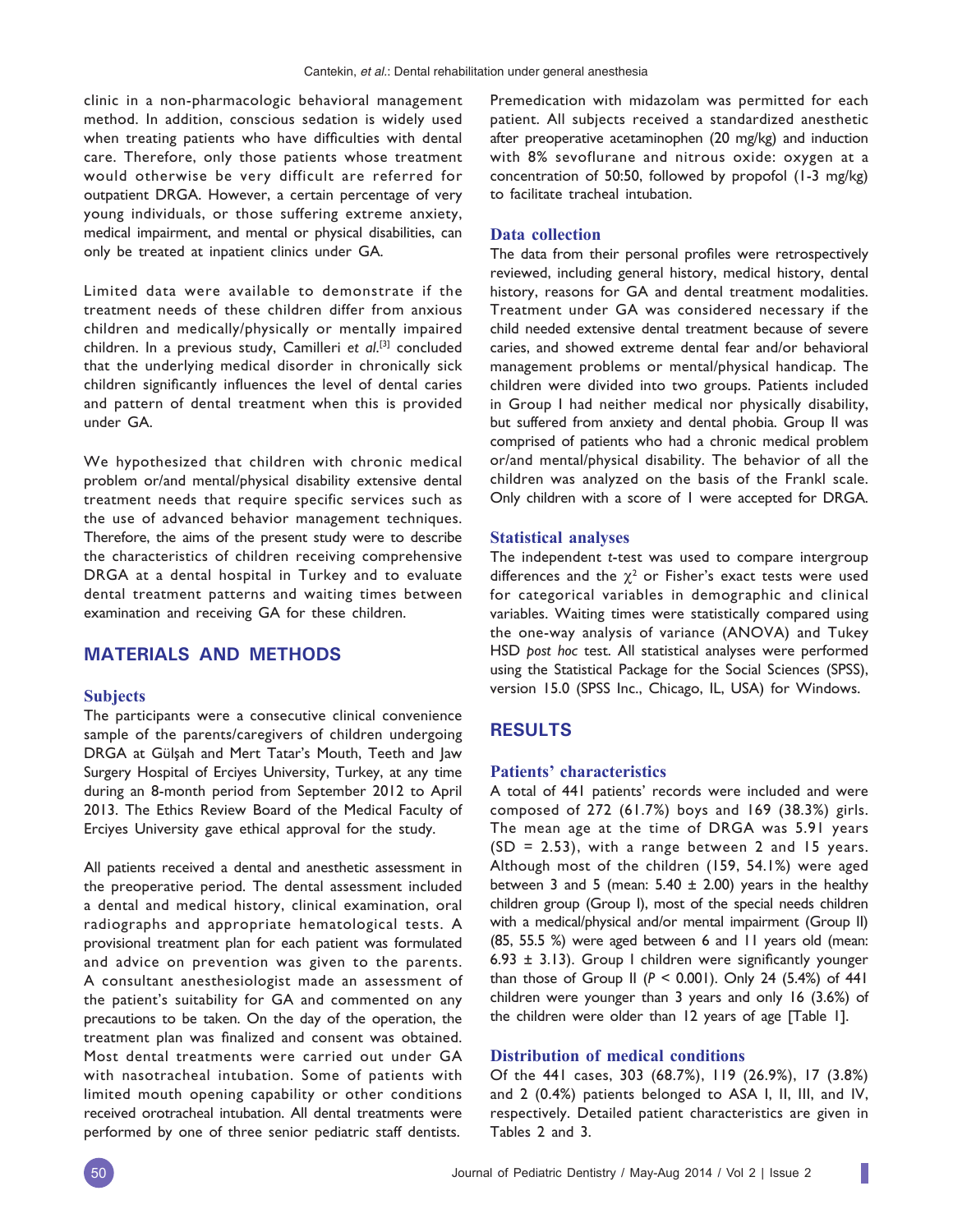Nineteen percent of the patients (84) had a disability and the reasons included mental retardation, as well as physical impairments, such as cerebral palsy, muscular

| <b>Table 1: Characteristic of children receiving DRGA</b> |  |  |  |
|-----------------------------------------------------------|--|--|--|
|-----------------------------------------------------------|--|--|--|

| <b>Patients</b> |               |     | Total           | Medical, physical or<br>mental disability |                 |    | P               |          |
|-----------------|---------------|-----|-----------------|-------------------------------------------|-----------------|----|-----------------|----------|
|                 |               |     |                 |                                           | Group I         |    | <b>Group II</b> |          |
|                 |               |     | $N = 441$       |                                           | $N = 295$       |    | $N = 146$       |          |
|                 |               | n   | %               | n                                         | %               | n  | %               |          |
| Age             | $<$ 3         | 24  | 5.4             | 14                                        | 4.8             | 10 | 6.8             | 0.24     |
| (year)          | $3 - 5$       | 202 | 45.8            | 159                                       | 54.1            | 43 | 29.5            | $0.00**$ |
|                 | $6 - 11$      | 199 | 45.1            | 118                                       | 39.8            | 81 | 55.5            | $0.00**$ |
|                 | $12 - 15$     | 16  | 3.6             | 4                                         | 1.4             | 12 | 8.2             | $0.00**$ |
|                 | $mean \pm SD$ |     | $5.91 \pm 2.53$ |                                           | $5.40 \pm 2.00$ |    | $6.93 \pm 3.13$ | $0.00**$ |

Group I: Healthy and severe anxious children, Group II: Medically or physically handicapped children

# **Table 2: Patients characteristic according to risk**  index classification of the American Society of **Anesthesiology (ASA)**

| ASA risk index classification |                                                      |               | No.  |  |  |
|-------------------------------|------------------------------------------------------|---------------|------|--|--|
| <b>Classification</b>         | Physical condition of the patient                    | n             | %    |  |  |
| 1                             | Patient is a healthy-no<br>systemic diseases         | 303           | 68.7 |  |  |
| 2                             | Patients with mild systemic disease                  | 119           | 26.9 |  |  |
| 3                             | Serious, non-incapacitating,<br>systemic disease     | 17            | 3.8  |  |  |
| 4                             | Life-threatening, incapacitating<br>systemic disease | $\mathcal{P}$ | በ 4  |  |  |
| 5                             | Moribund with death expected within<br>24 h          | 0             |      |  |  |

Mangran, 1999

dystrophy, cleft lip and palate, blindness, deafness, and hearing impairment. Twenty-one percent of the patients (93) had medical impairments that included epilepsy, bleeding disorders, blood dyscrasia, and cardiovascular disease, as well as liver transplant children and oncologic children. Overall, 16.8% of patients (74) had both a medical and a physical impairment.

#### **Levels of dental caries**

The average numbers of teeth with caries were  $10.38 \pm$ 3.92 for Group I and  $10.65 \pm 4.13$  for Group II. There was no significant difference  $(P > 0.05)$  in the number of teeth with caries between Groups I and II at any age group.

#### **Treatment procedures and duration of procedure**

Extractions were provided for 212 (72.1%) of the healthy group of children (range 1-12) and for 137 (80.1%) oral intubation group of children (range 1-15). Restorations were provided for 225 of 441 children (94.1%) with a mean of 6.11 (range 1-17); 111 children (25.2%) had operative (restorative or endodontic) treatment without any extractions being done, and no children (0%) had extractions without operative work being provided.

In spite of the extensive treatment needed, the mean number of filled teeth was higher than the mean number of extracted teeth in all the age groups [Table 3]. Although more primary teeth were treated in the 0-6-year-old healthy children than in the special needs children, there was no statistical difference (*P* > 0.05).

# **Table 3: Caries scores and treatment provided at the time of DRGA**

| Oral findings and treatment procedures | Age       | <b>Group I</b> | <b>SD</b> | <b>Group II</b> | <b>SD</b> | <b>Total</b> | <b>SD</b> | P    |
|----------------------------------------|-----------|----------------|-----------|-----------------|-----------|--------------|-----------|------|
| Caries scores                          | $3$       | 8.21           | 5.96      | 7.70            | 4.73      | 10.47        | 3.98      | 0.82 |
|                                        | $3 - 5$   | 10.81          | 3.67      | 10.95           | 3.70      |              |           | 0.82 |
|                                        | $6 - 11$  | 10.23          | 3.76      | 3.92            | 3.92      |              |           | 0.17 |
|                                        | $12 - 15$ | 5.50           | 5.00      | 9.83            | 5.73      |              |           | 0.20 |
|                                        | Total     | 10.38          | 3.92      | 10.65           | 4.13      |              |           | 0.50 |
| Restorative treatment                  | $<$ 3     | 5.14           | 3.50      | 4.50            | 3.59      | 6.11         | 3.34      | 0.66 |
|                                        | $3 - 5$   | 6.45           | 3.07      | 6.65            | 2.75      |              |           | 0.70 |
|                                        | $6 - 11$  | 5.76           | 3.42      | 6.09            | 3.62      |              |           | 0.51 |
|                                        | $12 - 15$ | 2.75           | 3.59      | 7.16            | 4.62      |              |           | 0.10 |
|                                        | Total     | 6.06           | 3.27      | 6.23            | 3.49      |              |           | 0.61 |
| Pulp therapy                           | $3$       | 2.07           | 2.36      | .90             | 1.66      | 1.68         | 1.95      | 0.19 |
|                                        | $3 - 5$   | 2.32           | 2.06      | 2.11            | 1.84      |              |           | 0.54 |
|                                        | $6 - 11$  | 1.11           | 1.63      | 1.25            | 1.85      |              |           | 0.58 |
|                                        | $12 - 15$ | 0.00           | 0.00      | 0.83            | 1.40      |              |           | 0.26 |
|                                        | Total     | 1.80           | 1.99      | 1.45            | 1.84      |              |           | 0.07 |
| Extraction                             | $<$ 3     | 1.00           | 1.66      | 2.30            | 2.11      | 2.66         | 2.65      | 0.10 |
|                                        | $3 - 5$   | 2.03           | 2.17      | 2.18            | 2.17      |              |           | 0.68 |
|                                        | $6 - 11$  | 3.35           | 2.89      | 3.62            | 3.20      |              |           | 0.52 |
|                                        | $12 - 15$ | 2.75           | 1.70      | 1.83            | 1.52      |              |           | 0.32 |
|                                        | Total     | 2.51           | 2.55      | 2.96            | 2.83      |              |           | 0.09 |

Group I: Healthy and severe anxious children, Group II: Medically or physically handicapped children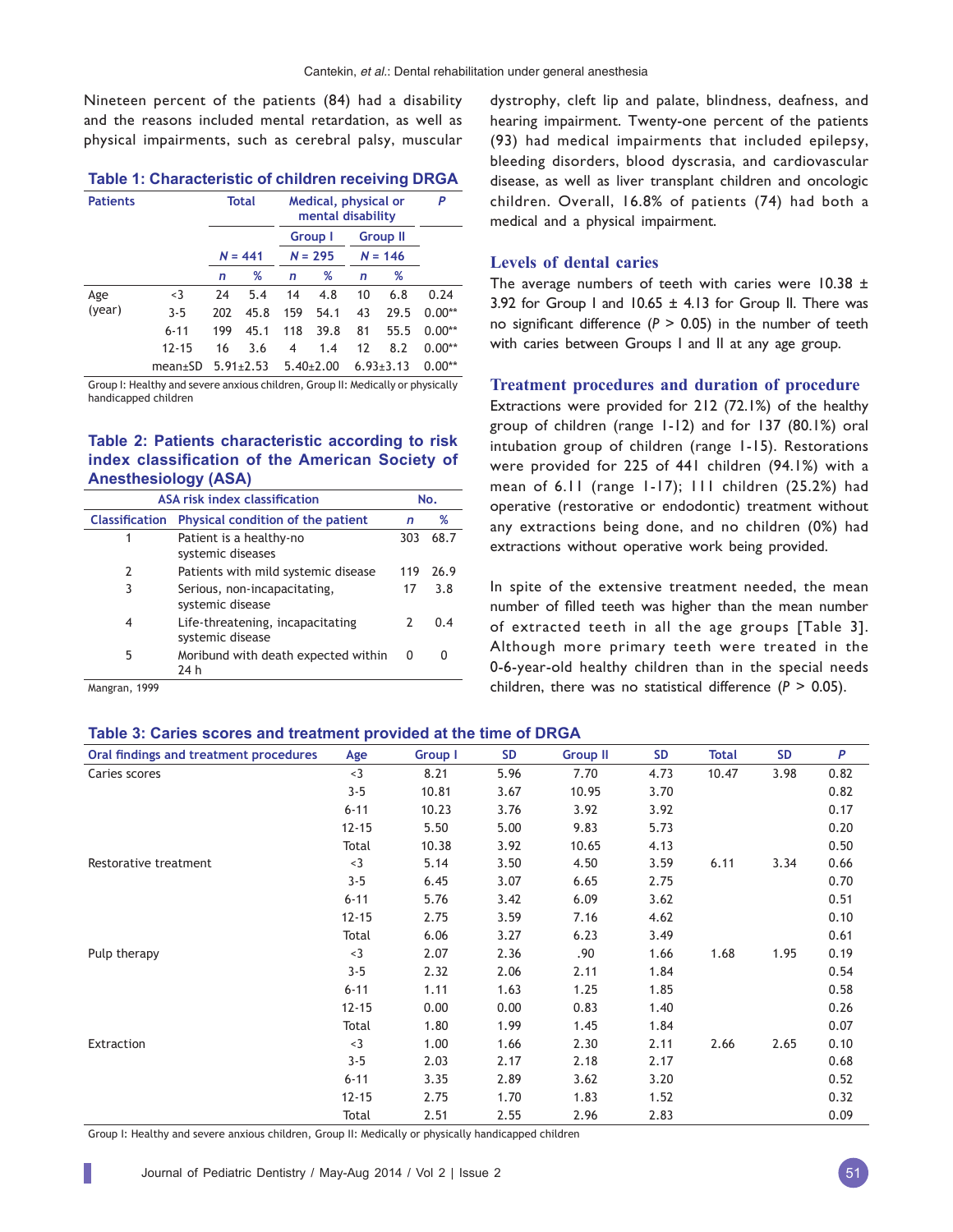Of the cases, 16% could be deemed as "short," lasting up to 30 minutes. The majority, 58% were intermediate, lasting up to an hour, and 26% were long, lasting over an hour. Twenty-four children had procedures lasting over 90 minutes. The mean anesthetic times were 64 ± 26.5 minutes for non-special needs children and 62 ± 24.8 minutes for special needs children. The mean recovery times were  $18 \pm 9.2$  minutes for healthy children and 19.3  $\pm$  9.6 minutes for special needs children.

#### **Waiting times**

The mean waiting times differed according to medical status and physical/mental disability. Although the *post hoc* test demonstrated that there were statistically significant differences between healthy children and children with physical/mental disabilities in the ASA I and ASA II groups, such a significant difference was not seen for ASA III children. In addition, healthy children in ASA I and ASA II waited for a fairly long time for dental treatment, and there was no significant difference between ASA I and ASA II healthy children in terms of waiting times  $(P > 0.05)$ . Moreover, there were no significant differences in ASA III and ASA IV children, as well as disabled children in the ASA I and ASA II classification  $(P > 0.05)$ . Detailed information on waiting times is given in Table 4.

## **DISCUSSION**

Dental treatment performed under GA is a very efficient treatment modality, because it only takes a single appointment and requires little or no cooperation on the part of the patient. It is nevertheless considered the last resort, because GA may pose risks for the patient's overall health.[4,5]

The American Academy of Pediatric Dentistry (AAPD) has declared indications for DRGA in children and adolescents as follows:

a. Patients who cannot cooperate due to a lack of psychological or emotional maturity and/or mental, physical, or medical disability;

- b. Patients for whom local anesthesia is ineffective because of acute infection, anatomical variations, or allergy;
- c. Patients who are extremely uncooperative, fearful, anxious, or uncommunicative;
- d. Patients who require significant surgical procedures or immediate, comprehensive oral/dental care; and
- e. Patients for whom the use of DRGA may protect the developing psyche and/or reduce the medical risks.<sup>[6]</sup>

In the present study, the majority of patients who received dental treatment under GA were healthy children (66.8%), and the majority of these were under 5 years of age (60.0%). In these healthy children, the greatest difficulty was behavior problems accompanied with severe early childhood caries. Therefore, behavior problems combined with dentistry-related fear and anxiety or lack of cooperation at a young age were the main reason for administering treatment under GA. Several previous studies carried out in different populations present different ratios in terms of the prevalence of healthy children with behavioral problems who were dentally rehabilitated under GA, ranging the prevalence between 40% and 89.1%. The percentage was higher than that determined by Wong *et al*. (40%),[7] Vermeulen *et al*. (42%),[8] and Tarjan *et al*. (49%).[9] However, Tsai *et al*.,[10] as well as O'Sullivan and Curzon, [11] reported that GA was used for 69.6% and 76% of their cases, respectively, due to behavioral problems alone. The highest percentage found in the literature was 89.1% in a study in Taiwan by Lee et al.<sup>[12]</sup> The most common reasons reported in several previous studies as to why pediatric dentists' use of GA has increased include: a significant rise in the incidence of severe early childhood caries seen in practice; a growing trend in uncooperative behaviors seen in children; and parents more accepting of GA. In addition, many pediatric dentists noted modern parenting styles to be a significant contributing factor to their increased use of GA. For example, it was reported that parents want a positive experience for their child and do not want to see them cry or fuss during treatment. Parents are concerned about the traumatic emotional experience of

| <b>ASA Classification</b> | <b>Physical/mentally status</b> | <b>No</b> | <b>Waiting times (day)</b> |            |     | Post hoc test |
|---------------------------|---------------------------------|-----------|----------------------------|------------|-----|---------------|
|                           |                                 |           | Mean (SD)                  | <b>Min</b> | Max |               |
| ASA <sub>1</sub>          | Physically/mentally fit         | 295       | 154.5 (163.1)              | 11         | 191 | A             |
|                           | Physically/mentally disable     | 8         | 6.4(7.2)                   |            | 10  | B             |
| ASA <sub>2</sub>          | Physically fit                  | 55        | 146.8 (152.2)              | 15         | 188 | Α             |
|                           | Physically/mentally disable     | 63        | 5.3(6.1)                   |            | 11  | B             |
| ASA 3                     | Physically fit                  | 4         | 6.2(6.3)                   |            | 9   | B             |
|                           | Physically/mentally disable     | 13        | 5.1(6.4)                   |            | 8   | B             |
| ASA 4                     | Physically fit                  | 0         |                            |            |     |               |
|                           | Physically/mentally disable     | 2         | 5.5                        | 4          |     | B             |
| Total                     |                                 | 441       | 117.6 (127)                |            | 191 | P < 0.001     |

**Table 4: Waiting times for treated children according to ASA classifi cation and physically/mentally status**

\* According to post-hoc multi-compared test same letter stated that there was no significant difference

ı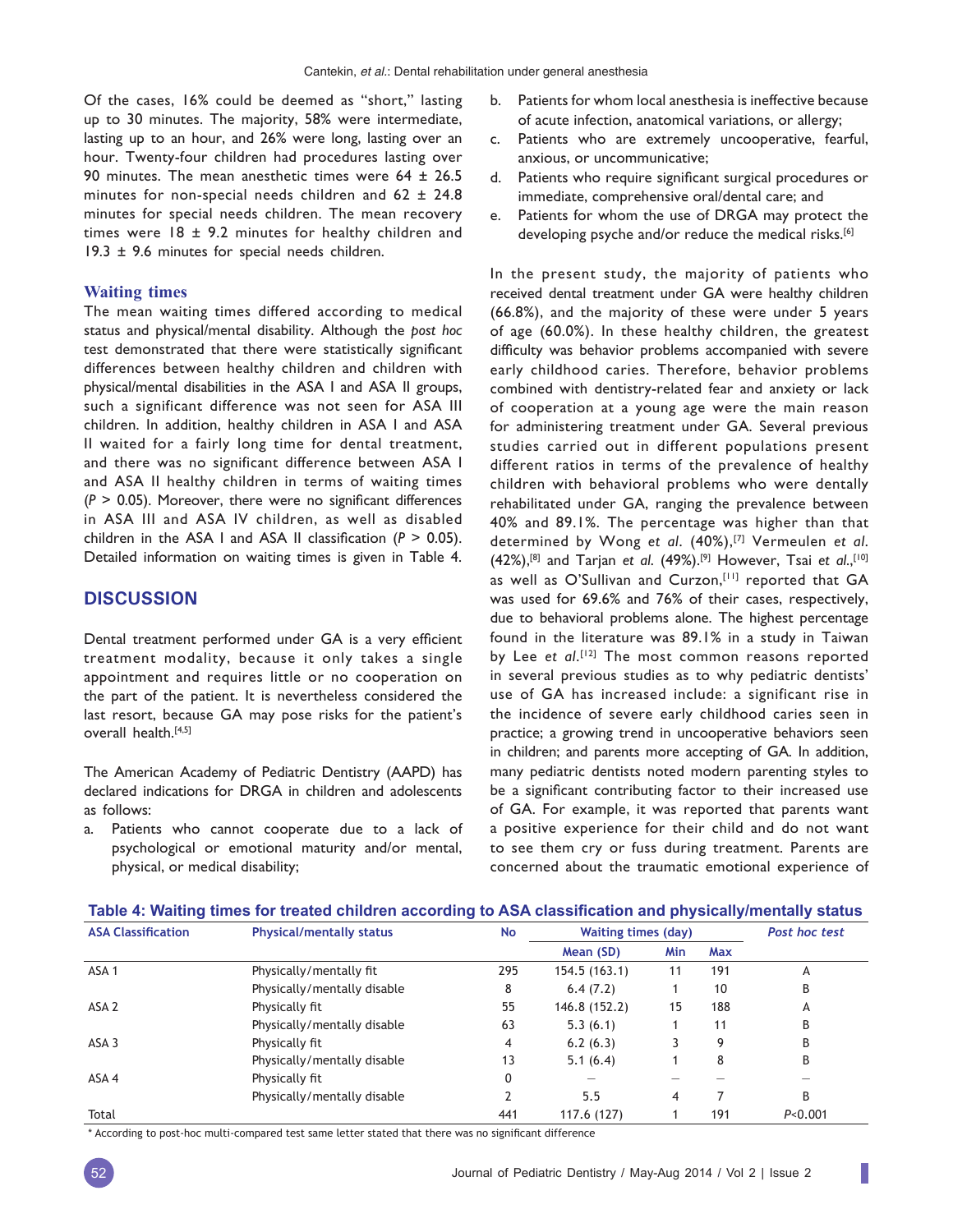the dental visit. Thus, more parents are less tolerant of the various behavior management techniques (i.e., passive immobilization) outlined in the AAPD behavior guidance clinical guidelines.[3,7,8,10-14]

The mean caries scores of healthy and medically/physically disabled children in the 3-5 age groups (10.81 and 10.95 respectively) was much higher than the average caries scores in Turkey, which was reported as 5.82 at 5 years of age.[15] Nevertheless, the mean caries scores found in our study was lower than the findings of Tsai et al., [10] who found that the mean number of decayed teeth per patient treated under GA was 15.2 in Taiwanese children.

In the present study, we demonstrated that there was a trend towards conducting dental procedures under GA where most of the healthy children were under 5 years of age. On the contrary, most of the children with a disability or who were chronically ill were older than 6 years of age. Harrison et al.<sup>[13]</sup> suggested that parents of chronically sick children are usually aware of the need for dental treatment, but preoccupation with immediate medical needs frequently causes considerable delays in seeking dental treatment. Similarly, Haubek *et al*. [14] reported that special needs children were older than healthy children and they suggested two possible explanations for this pattern. The first is that children with special needs have, in their daily life, more severe and complicated healthcare needs than caries, which may lead to dental treatment receiving a lower priority and consequently a later referral. Second, the special needs children often attend specialized schools and daycare centers with specialized personnel who are aware of the importance of preventive dental care in terms of tooth brushing, non-sugary diets, et cetera. Therefore, special needs children do not develop a need for treatment until they are older. On the contrary, Cantekin *et al*. [16] compared the formation of dental caries in healthy children and children with chronic medical illness and disclosed that there is a significant difference between healthy children and children who are medically compromised in terms of the development of caries, and in meeting the need for dental treatment. They suggested that there are at least three reasons for the lower percentage of restorative treatment in children who are medically compromised. First, parents of children who are medically compromised are not sufficiently informed about the importance of oral hygiene and the adverse effects of dental disease on the quality of life. Second, the practicing (general) dentists are reluctant to treat those children. Third, pediatricians do not provide adequate information to families of children who are medically compromised about the importance of oral care. On the other hand, Worthen and Mueller<sup>[17]</sup> suggested that comprehensive dental treatment under GA for children at high risk of caries be delayed until the eruption of the primary second molars to reduce the need for a second such procedure.

In recently published guidelines regarding the use of GA in pediatric dentistry, the Royal College of Surgeons of England propose that pediatric dentists should move from extraction toward more comprehensive and conservative treatment in DRGA procedures.[18] When considering the treatment pattern in the present study population, there were more restored than extracted teeth, indicating our hospital treatment process was a comprehensive, conservative approach characterized by a predominance of fillings and pulp therapy. Regarding treatment approach, there were no significant differences for restorations, pulp therapy, and extraction between the group of healthy subjects and the group of patients with specific care needs (*P* > 0.05). Similar studies carried out in different countries reported dental treatment provisions and the patients' characteristics. Comprehensive DRGA has been reported earlier in many European countries, [8,9,13,19,20] North America, [21] the Middle East,[22-24] Asia,[25] and New Zealand.[26] On the contrary, some previous studies from Australia and England reported that DRGA is used dominantly for extractions in both children and adults<sup>[27-29]</sup> although a move towards comprehensive DRGA care has also been made in the United Kingdom (UK) since the publication of the Royal College of Surgeons' guidelines. On the other hand, Camilleri *et al*. [3] compared the level of dental disease and the pattern of dental treatment under GA for ASA I and II children and ASA III and IV children in two hospitals in England. They found that ASA III and IV children have significantly lower levels of dental caries than ASA I and II children, and received a higher level of preventive and restorative care. Therefore, the authors suggest that it is not true that medically compromised children receiving dental treatment under GA have more extractions and fewer restorations than ASA I and II children undergoing similar procedures.

Though dental treatment procedures for both groups in the present study were similar, no difference between the groups was found in the duration of dental procedures under GA. The DRGA guidelines by the Royal College of Surgeons in England propose that anesthetic duration should not exceed 40 minutes for dental rehabilitation in children. In this study, however, the mean number of dental procedures per patient was 10.4 with the mean treatment duration slightly more than 60 minutes. In accordance with our findings, most of the previous studies reported longer duration periods for full-mouth treatment than proposed in the guidelines. Ventura *et al*. [30] reported that up to 3 hours may be required for full-mouth rehabilitation under GA. Similarly, Tsai *et al*. [10] carried out an average of 21.7 dental treatment procedures on 184 Taiwanese children under GA and reported that these procedures were completed between 2.4 and 3.8 hours.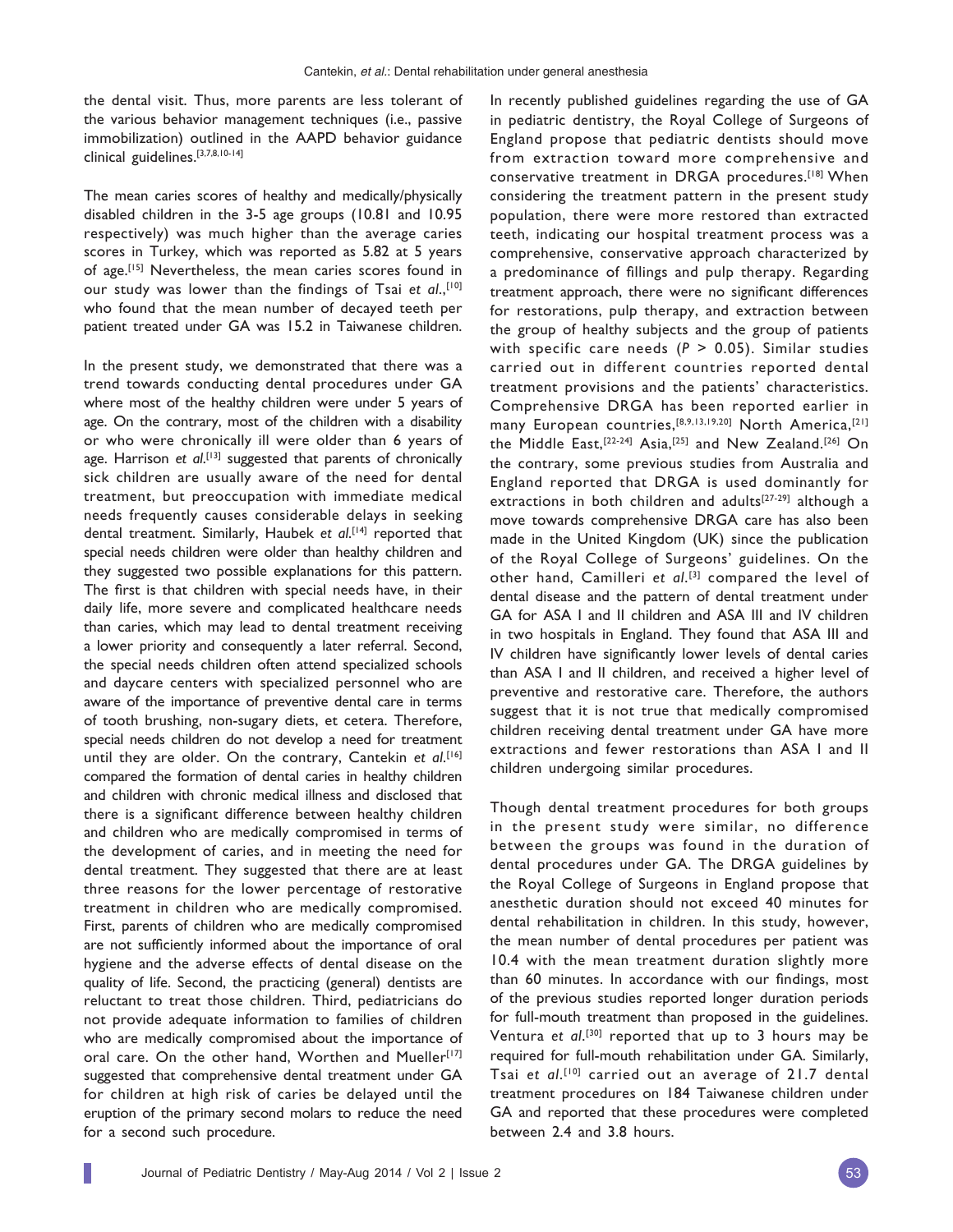The mean waiting times from referral to DRGA was slightly less than 4 months. This waiting period, however, ranged from 1 day to 191 days according to the patient's medical priority, pain because of large untreated cavities, and dental abscess or cellulites which may be result in facial asymmetry, sepsis, meningitis, or Ludwig angina. In the previous studies, waiting times ranged from 1 to 9 months. Some of these studies reported mean waiting times of four months or less conducted in England  $(2.5-3$  months),<sup>[31]</sup> Australia (2-3 months),<sup>[32]</sup> and the United States (1-2.5 months),[33] but some other studies reported longer waiting times from Denmark  $(4.3 \text{ months})^{[14]}$  and England  $(4.9 \text{ m})$ months and 4-9 months), respectively.<sup>[7,11]</sup>

Our data based on the pediatric Dental Service of the Dental Faculty of Erciyes University reflected that, out of a total of approximately 1,200,000 Kayseri residents, about 12,000 pediatric patients less than 16 years of age were treated in the service during an 8-month period. Only 3.6% (441) of those treated were DRGA patients, indicating that DRGA is used as a last resort and only when certain strict criteria have been fulfilled.

# **CONCLUSION**

- 1. Extreme non-cooperation, dental fear, and an excessive need for treatment were the major reasons for the use of comprehensive dental treatment under general anesthesia.
- 2. All children admitted for treatment had high levels of dental caries.
- 3. The mean waiting times for treatment under GA were significantly shorter in ASA III, ASA IV and disabled children in ASA I and ASA II, compared to physically and mentally fit ASA I and ASA II children.
- 4. Although the mean age of patients with a chronic illness and/or disability was higher than healthy children, patients with a chronic illness and/or disability had a similar average level of dental caries. In addition, these children received similar restorations, pulpal treatments, and underwent similar extractions as the healthy children.
- 5. There was an overall predominance of operative treatments in both groups of children, which reflected that treatment under GA is more conservative.

# **REFERENCES**

- 1. Mayeda C, Wilson S. Complications within the first 24 hours after dental rehabilitation under general anesthesia. Pediatr Dent 2009;31:513-9.
- 2. Thomson WM, Malden PE. Assessing change in the family impact of caries in young children after treatment under general anaesthesia. Acta Odontol Scand 2011;69:257-62.
- 3. Camilleri A, Roberts G, Ashley P, Scheer B. Analysis of paediatric dental care provided under general anaesthesia and levels of dental disease in two hospitals. Br Dent J 2004;196:219-23.
- 4. Sun L. Early childhood general anaesthesia exposure and neurocognitive development. Br J Anaesth 2010;105(Suppl 1):i61-8.
- 5. Stratmann G. Review article: Neurotoxicity of anesthetic drugs in the developing brain. Anesth Analg 2011;113:1170-9.
- 6. Affairs AAoPDCoC. Guideline on management of dental patients with special health care needs. Pediatr Dent 2008;30:107-11.
- 7. Wong FS, Fearne JM, Brook AH. Planning future general anaesthetic services in paediatric dentistry on the basis of evidence: An analysis of children treated in the Day Stay Centre at the Royal Hospitals NHS Trust, London, between 1985-95. Int Dent J 1997;47:285-92.
- 8. Vermeulen M, Vinckier F, Vandenbroucke J. Dental general anesthesia: Clinical characteristics of 933 patients. ASDC J Dent Child 1991;58:27-30.
- 9. Tarjan I, Mikecz G, Denes J. General anaesthesia of out-patients in pedodontics. J Int Assoc Dent Child 1990;20:59-61.
- 10. Tsai CL, Tsai YL, Lin YT. A retrospective study of dental treatment under general anesthesia of children with or without a chronic illness and/or a disability. Chang Gung Med J 2006;29:412-8.
- 11. O'Sullivan EA, Curzon ME. The efficacy of comprehensive dental care for children under general anesthesia. Br Dent J 1991;171:56-8.
- 12. Lee PY, Chou MY, Chen YL, Chen LP, Wang CJ, Huang WH. Comprehensive dental treatment under general anesthesia in healthy and disabled children. Chang Gung Med J 2009;32:636-42.
- 13. Harrison MG, Roberts GJ. Comprehensive dental treatment of healthy and chronically sick children under intubation general anaesthesia during a 5-year period. Br Dent J 1998;184:503-6.
- 14. Haubek D, Fuglsang M, Poulsen S, Rolling I. Dental treatment of children referred to general anaesthesia--association with country of origin and medical status. Int J Paediatr Dent 2006;16:239-46.
- 15. Kuvvetli SS, Cildir SK, Ergeneli S, Sandalli N. Prevalence of noncavitated and cavitated carious lesions in a group of 5-year-old Turkish children in Kadikoy, Istanbul. J Dent Child (Chic) 2008;75:158-63.
- 16. Cantekin K, Yilmaz Y, Cantekin I, Torun Y. Comprehensive dental evaluation of children with congenital or acquired heart disease-CORRIGENDUM. Cardiol Young 2013;23:705-10.
- 17. Worthen TB, Mueller W. Implications of parental compliance on decision making in care provided using general anesthesia in a low-income population. ASDC J Dent Child 2000;67:197-9,161.
- 18. Davies C, Harrison M, G R. UK national clinical guidelines in paediatric dentistry: Guideline for the use of general anaesthesia (GA) in paediatric dentistry. London: Royal College of Surgeons of England; 2008.
- 19. Grytten J, Holst D, Dyrberg L, Faehn O. Some characteristics of patients given dental treatment under general anesthesia. Acta Odontol Scand 1989;47:1-5.
- 20. Vinckier F, Gizani S, Declerck D. Comprehensive dental care for children with rampant caries under general anaesthesia. Int J Paediatr Dent 2001;11:25-32.
- 21. Loyola-Rodriguez JP, Zavala-Alonso V, Gonzalez-Alvarez CL, Juarez-Lopez LA, Patino-Marin N, Gonzalez CD. Dental treatment under general anesthesia in healthy and medically compromised developmentally disabled children: A comparative study. J Clin Pediatr Dent 2009;34:177-82.
- 22. Peretz B, Spierer A, Spierer S, Rakocz M. Dental treatment of patients with systemic diseases compared to patients with developmental disabilities under general anesthesia. Spec Care Dentist 2012;32:21-5.
- 23. Ibricevic H, Al-Jame Q, Honkala S. Pediatric dental procedures under general anesthesia at the Amiri Hospital in Kuwait. J Clin Pediatr Dent 2001;25:337-42.
- 24. Jamjoom MM, al-Malik MI, Holt RD, el-Nassry A. Dental treatment under general anaesthesia at a hospital in Jeddah, Saudi Arabia. Int J Paediatr Dent 2001;11:110-6.
- 25. Kwok-Tung L, King NM. Retrospective audit of caries management techniques for children under general anesthesia over an 18-year period. J Clin Pediatr Dent 2006;31:58-62.
- 26. Drummond BK, Davidson LE, Williams SM, Moffat SM, Ayers KM. Outcomes two, three and four years after comprehensive care under general anaesthesia. N Z Dent J 2004;100:32-7.